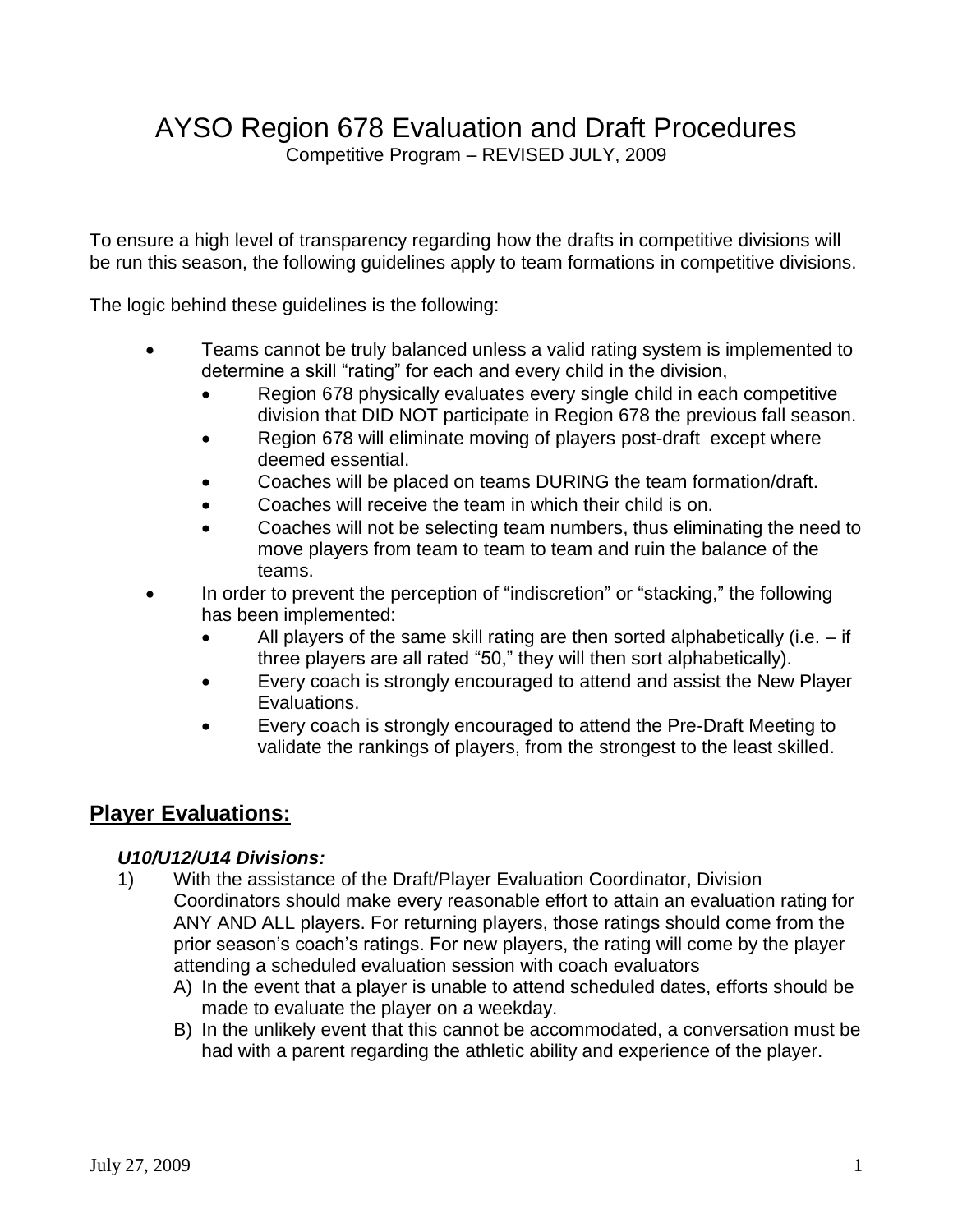# **Evaluation Breakdown and Sorting:**

- 1) Once ratings have been placed on the players, the ratings data is input into the data base and compiled into a spreadsheet.
- 2) The players are then sorted in order of the following criteria:
	- a. Olders (second year age group in the division)
		- i. Highest rated player at top, lowest rated player at bottom,
		- ii. Those with the same rating are sorted alphabetically.
	- b. Youngers (first year age group in the division)
		- i. Highest rated player at top, lowest rated player at bottom,
		- ii. Those with the same rating are sorted alphabetically.

# **Coaches' Pre-Draft Meeting:**

- 1) Prior to the teams being formed via serpentine draft (or the Open Draft), every coach in the division shall be encouraged to attend a Pre-Draft Meeting. This meeting will focus entirely on evaluating the ratings of the entire pool of players, both returning and new.
	- a. Additional input on Draft or Team Formation night that is pertinent, shall be taken into consideration, but not along the lines of modifying player ratings.
- 2) Players shall be listed by older  $(2^{nd}$  year in division) or younger (1st year in division), with ratings, in "Sort" order.
- 3) When the general consensus of the coaches is to modify a rating, the Division Coordinator shall maintain the records for input into the database.
- 4) At the conclusion of the meeting, all written records of ratings must be returned directly to the Division Coordinator.
	- a. As this is sensitive information, please do your part to ensure that this information is held in strict confidence.
- 5) Any changes in ratings will be input into the system for team formation.

# **Blind Draft Process – U10/U12/U14 divisions (U14 by coaches vote):**

The process for the blind draft assumes the following criterion is in place in electronic formation. The Region recommends that divisions utilize the eayso Team Builder functions for all competitive teams that require a blind draft. However, the principles and guidelines for an electronic draft utilizing an Excel spreadsheet or equivalent document still apply.

- All head coaches are identified (i.e.-there is an equal number of coaches for teams),
- All players have been assigned a skill rating,
- Players are sorted by age and skill rating (Highest to lowest rating for olders, then youngers),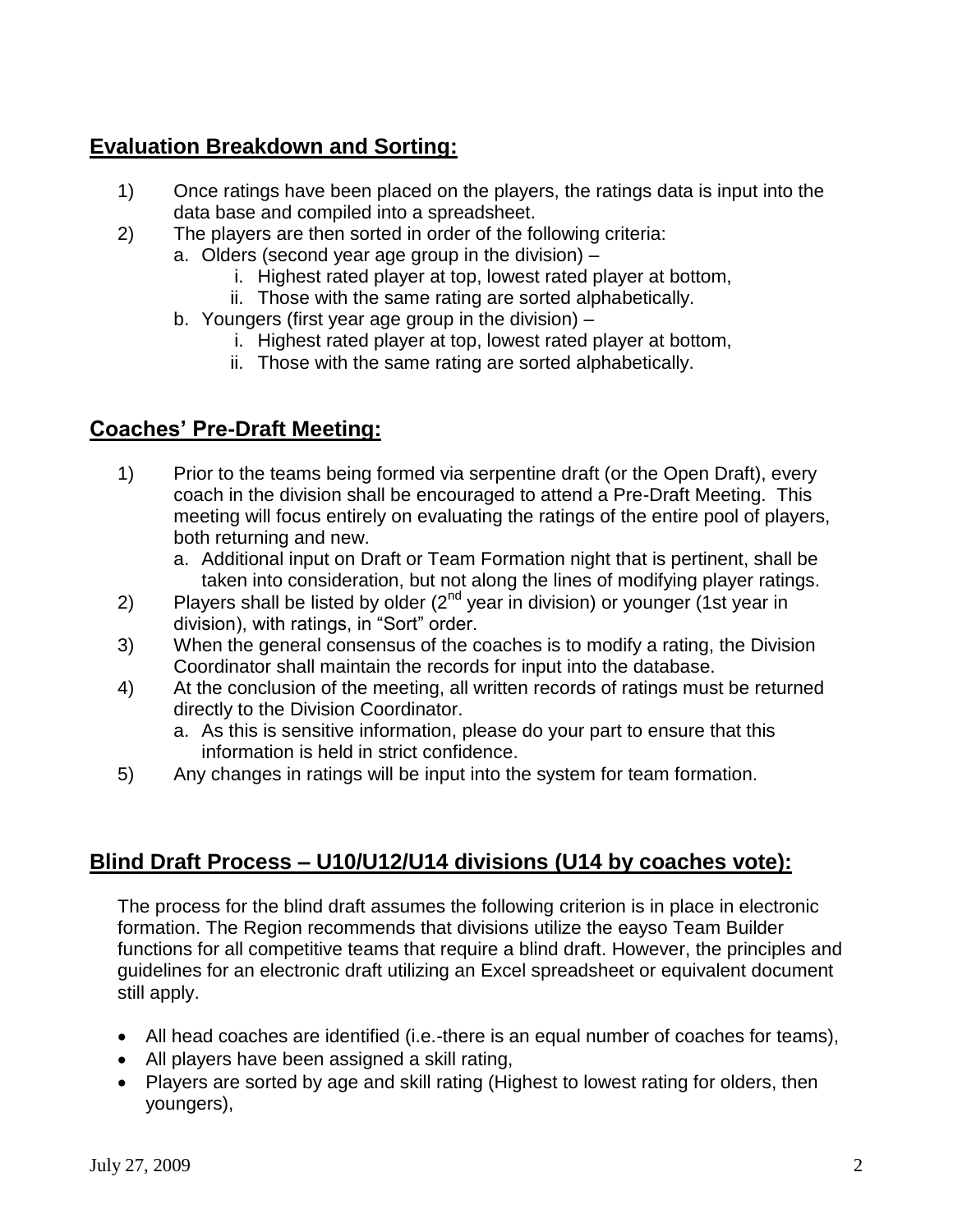- Coaches in the division are identified by a colored cell.
- Siblings are identified by matching colored cells
- Special circumstances are identified by colored cells and comments.
- There are team numbers positions, corresponding to the total number of teams in the division. Coaches will be assigned to a position at the time their child is assigned to a team.

#### *Older Players in the Division:*

- Working from top to bottom on an Excel document, the highest rated player and the lowest rated player are placed onto team #1at the far left. The second highest rated player and the second lowest rated player are placed onto team #2. The third highest rated player and the third lowest rated are placed onto team #3.
- This pattern is continued until all teams have their first two players.
- This completes "Round 1.
- "Round 2" starts in reverse order from where the first two rounds ended from the top and bottom -- with the last team (highest number) first and proceeds until team #1 have their third and fourth players .
- "Round 3" starts with team #1 and proceeds as indicated above, until the team with the highest number has third fifth and sixth players.
	- i. This is the basis for the "Serpentine Draft," as the players are place in a serpentine fashion.
	- ii. Being that the draft is serpentine in nature, typically the last coach to select in the odd numbered rounds for the Olders shall be the first coach to select in the even numbered rounds, and vice versa for the Youngers.
- When the end of a round is complete and there are not enough players remaining to complete another round, the remaining players will not be placed on a team until the end of the draft.

It is imperative that only one head coach be placed on any particular team. To this end, following is the process for achieving this:

- 1) As the draft evolves, the first coach that goes onto a team remains on that team. All other coaches that may (by means of the serpentine nature) fall on that same particular team will be "de-serpentined" so that every team has a coach.
	- A) When this situation presents itself, the formation process is temporarily suspended until the coach (thus, the player of the coach) is placed onto a team,
		- i) In keeping with the direction the draft was currently moving in that particular round, the coach (and second player) will be placed on the NEXT AVAILABLE TEAM THAT HAS NO COACH. This may be the next team in order, or possibly a few teams down the line if coaches are assigned to the teams that follow.
		- ii) Once accomplished, the team formation process resumes with the next set of players going to the team when the formation process was suspended (from 1A).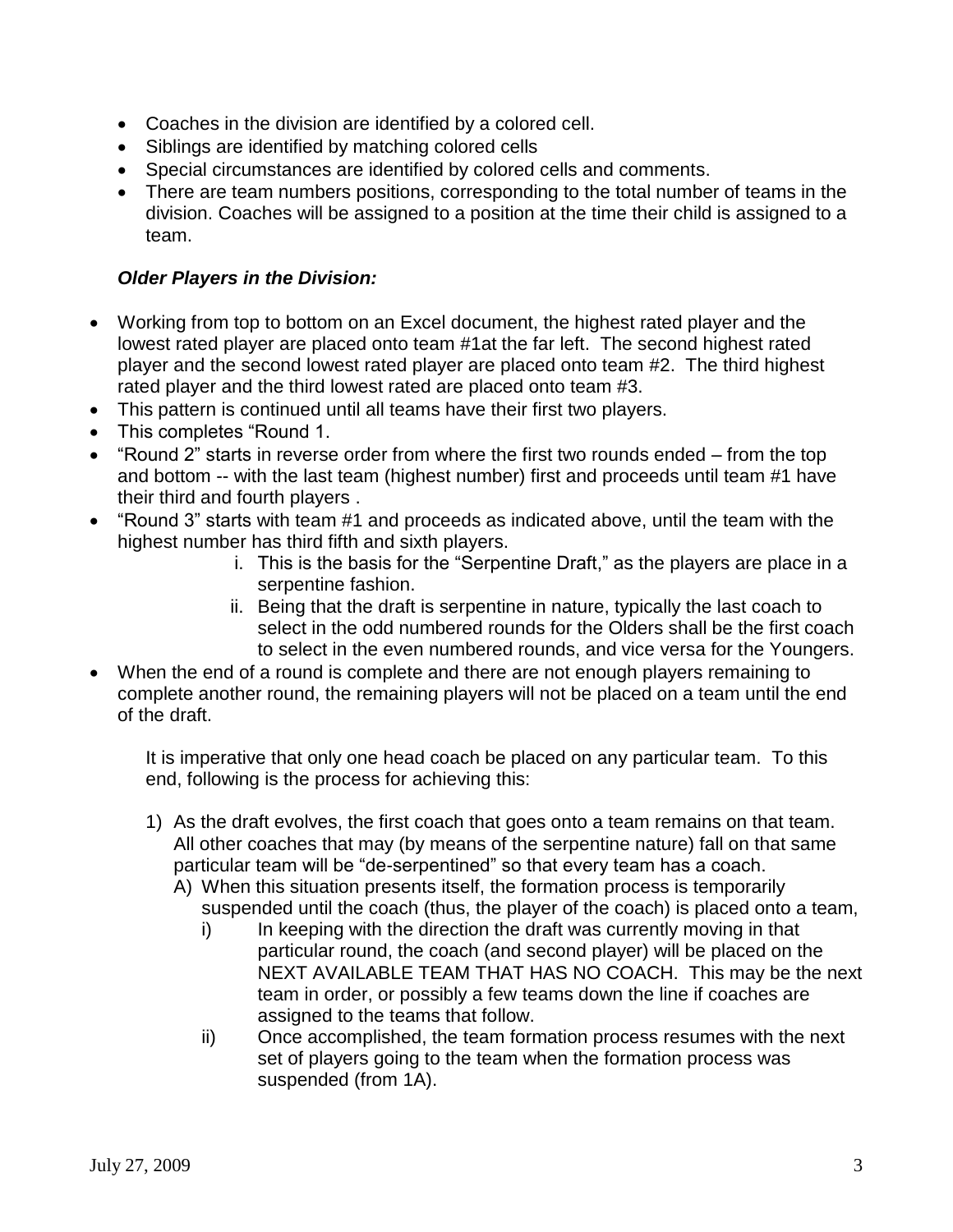iii) The formation process continues, keeping in mind that when the team that jumped the sequential order is "skipped" if necessary as the draft continues so that team does not receive an additional player in a given round or has too many players placed onto that team.

#### *Younger Players in a division:*

The same process that was taken for the older players takes place for the youngers, WITH THE EXCEPTION that the formation process is handled in reverse order. Instead of the highest and lowest rated players being added to team #1, they will be added to the team with the highest number and the serpentine format moves toward the team with the lowest number (thus, team #1 has the highest rated "older" player, while the team with the highest number has the highest rated "younger" player).

#### *Undistributed Players:*

Unless there were exactly enough players to finish an entire round of older players AND younger players, there will be a small stack of players left to be distributed. Other than coaches that may in this stack, these players WILL NOT be placed on a team until such a time as the special circumstances players are taken care of.

If a coach remains in the "undistributed" players, follow the following process to assure that every team has a coach.

- 1) Locate the team (or teams) that are missing a coach,
- 2) Identify a player on the team that can be "traded" for the coach based on the following criteria:
	- A) If the coaches' son/daughter is an older player, you must ONLY trade for an older player. Likewise, if the coaches' son/daughter is a younger player, you must ONLY trade for a younger player.
	- B) The trade should only be made for a "like" player. Identify the player in the correct playing year (older or younger) that is rated closest to the rating of the coaches' player.
- 3) Place the coach on the team, and remove the "traded" player from the team and place in with the undistributed players.

#### *Special Circumstances:*

Upon occasion, special circumstances will need to be dealt with prior to the finalization of the teams. Included in these, are:

- Siblings that must be placed on the same team,
- Assistant Coaches (only when approved by Region Administration),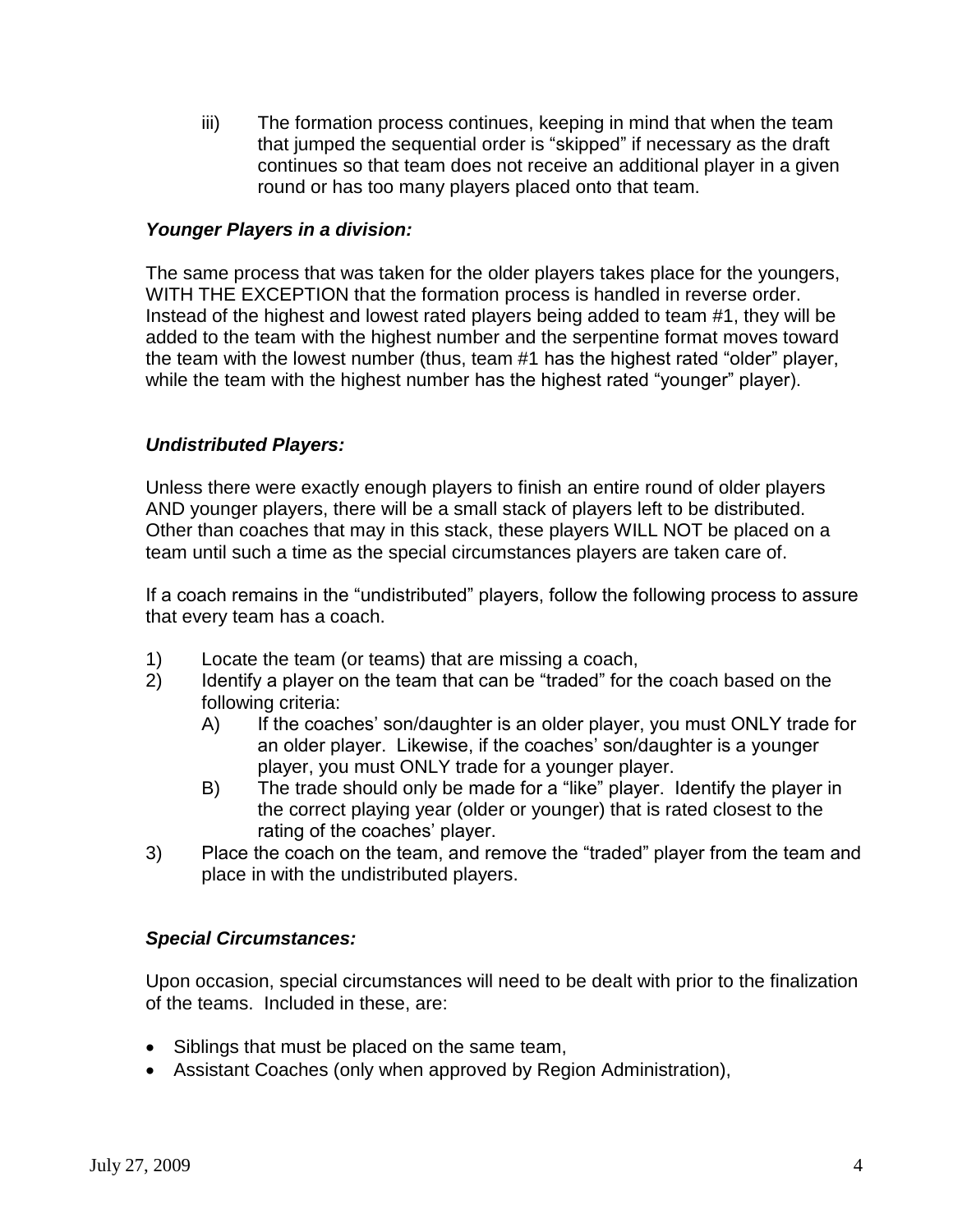- In the event that a division has more coaches available than teams, certain measures may be taken to "allow" coaches to work together on a team, PROVIDED that the two players involved DO NOT upset the "balance" of the team.
- Should it be deemed that the team would be "out of balance" if the players are together, those particular coaches will not be placed on the same team.
	- A statistical average of team ratings may be used to aid in identifying balance discrepancies.
- 1) Should a player need to be moved to another team for special circumstances, the following guidelines MUST be firmly adhered to:
	- A) The teams involved are identified,
	- B) The teams are evaluated by the Team Formation Coordinator AND the Division Coordinator,
	- C) A proper "trade" is searched for and identified,
		- i) All scenarios must be looked at with players possibly going both directions. Older player of like rating for older player of like rating, or younger player of like rating for younger player of like rating.
		- ii) It is imperative that when this process takes place, the team that is losing a player MUST NOT BE WEAKENED. Should we need to deal with special circumstances, the identified player should be the player with a rating equal to or HIGHER than the player he/she will be replacing.

### *Undistributed Players and Team Finalization:*

In order to distribute the Undistributed Players, a simple process is followed.

- 1) The ratings for each team are summed,
- 2) The undistributed players are sorted by player rating only, regardless of age,
- 3) The team with the lowest total rating receives the players with the highest rating available, regardless of age. The team with the second lowest total rating receives the player with the second highest rating available, regardless of age. This process continues until all players have been distributed.

Each coaches' team IS the team in which his/her son/daughter is on.

# **Open Draft Process (U14, U16, and U19 divisions)**

The process for the open draft assumes the following:

- All head coaches are identified (i.e.-there is an equal number of coaches for teams),
- All players have been assigned a skill rating,
- Players are sorted by age and skill rating (1 through 80),
- Siblings have been identified so that each set will be drafted to the same team,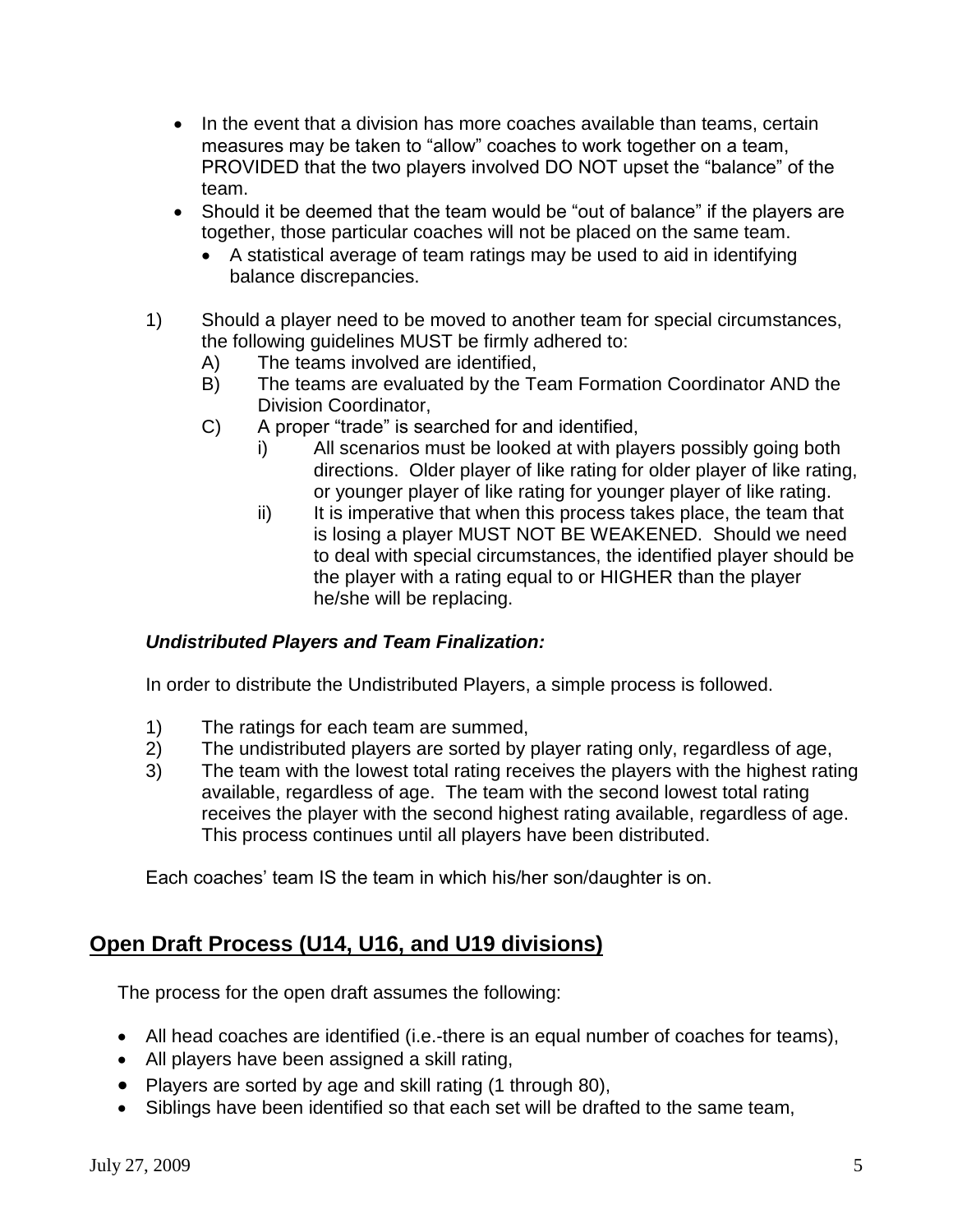- Approved Assistant Coaches are identified so that each child will be drafted to the same team
- Special circumstances are identified so that each can be accommodated through the draft.

### *Pre-Draft Meeting:*

- 1. Prior to the teams being formed (or the Open Draft), every coach in the division shall be encouraged to attend a Pre-Draft Meeting. This meeting will focus entirely on evaluating the ratings of the entire pool of players, both returning and new, A. Particular attention should be paid to the positions and commitments outside of AYSO soccer,
- 2. Additional input on Draft or Team Formation night that is pertinent (such as players dropping, injuries, or club commitments), shall be taken into consideration, but not along the lines of modifying player ratings.
- 3. Players shall be listed by older or younger, with ratings, in "Sort" order.
- 4. When the general consensus of the coaches is to modify a rating, the Division Coordinator shall maintain the records for input into the database.
- 5. At the conclusion of the meeting, all written records of ratings must be returned directly to the Division Coordinator.
- 6. As this is sensitive information, please do your part to ensure that this information is held in strict confidence.
- 7. Any changes in ratings will be input into the system for the draft.

### *Draft Order Determination:*

At the Pre-Draft Meeting, each coach shall randomly select a "Draft Position Chip" which will indicate his/her draft position when drafting "olders" in the division. When drafting the "youngers" in the division, the order will invert (with #10 selecting first, and #1 selecting last).

*U14/16/19 Draft Procedure* (and U16/19 by coaches vote)**:**

- Older players in the division shall be drafted first. Younger players in the division shall be drafted last. Draft position #1 selects first in the first round of the older players. Draft position #10 (or the highest number) shall select first in the first round of the younger players.
- Players will be "on the board" (or written document or a chart), so that NO LESS THAN 1.25 or highest equivalent of the numbers of players in a given round (i.e. how many teams we are forming) are available at any given time.
- The coach in draft position #1 selects a player from available players,
- As one player comes "off the board" the next available player is put "on the board" and is available for draft,
- The selection continues until every coach has selected a first round player,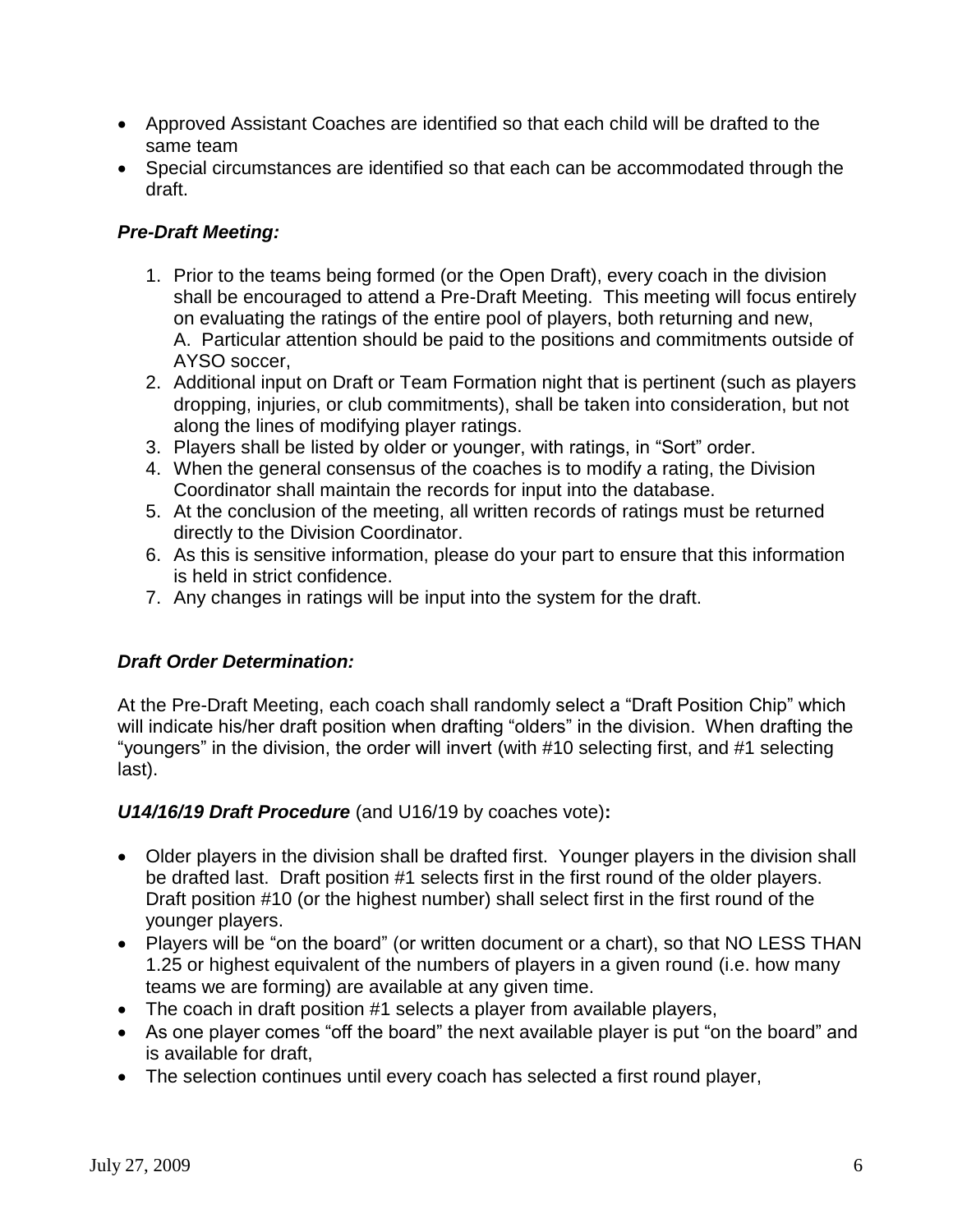- Being that the draft is serpentine in nature, the last coach to select in the odd numbered rounds for the Olders shall be the first coach to select in the even numbered rounds, and vice versa when the draft continues to the Youngers.
- The draft of older players shall continue until there are not enough players remaining to complete a round. In that case, the players shall be taken off the table for distribution at the end of the draft.
- The draft shall resume, working with the younger players in the opposite order of the older player draft.
- The draft of younger players shall continue until there are not enough players remaining to complete a round. In that case, the players shall be taken off the table for distribution at the end of the draft.
- Older players in the division shall be drafted first. Younger players in the division shall be drafted last. Draft position #1 selects first in the first round of the older players. Draft position #10 (or the highest number) shall select first in the first round of the younger players.
- Players will be "on the board" (or written document or a chart), so that NO LESS THAN 1.25 or highest equivalent of the numbers of players in a given round (i.e. how many teams we are forming) are available at any given time.
- The coach in draft position #1 selects a player from available players,
- As one player comes "off the board" the next available player is put "on the board" and is available for draft,
- The selection continues until every coach has selected a first round player,
- Being that the draft is serpentine in nature, the last coach to select in the odd numbered rounds for the Olders shall be the first coach to select in the even numbered rounds, and vice versa when the draft continues to the Youngers.
- The draft of older players shall continue until there are not enough players remaining to complete a round. In that case, the players shall be taken off the table for distribution at the end of the draft.
- The draft shall resume, working with the younger players in the opposite order of the older player draft.
- The draft of younger players shall continue until there are not enough players remaining to complete a round. In that case, the players shall be taken off the table for distribution at the end of the draft.

### *Coaches' Children and Protected Assistant Coaches' Children:*

The following shall constitute the guidelines for dealing with which round a coaches' or assistant coaches' player shall be selected.

- All "on the board" players shall remain in "ratings order" on the draft table, with the highest rated player on the left, the lowest rated "available player" on the right. As players are selected, all available players are moved to the left and the next highest rated player is added to the right.
- When a coaches' player is "on the board" he or she MUST take that player UNLESS there are a sufficient number of higher rated players available so that the draft can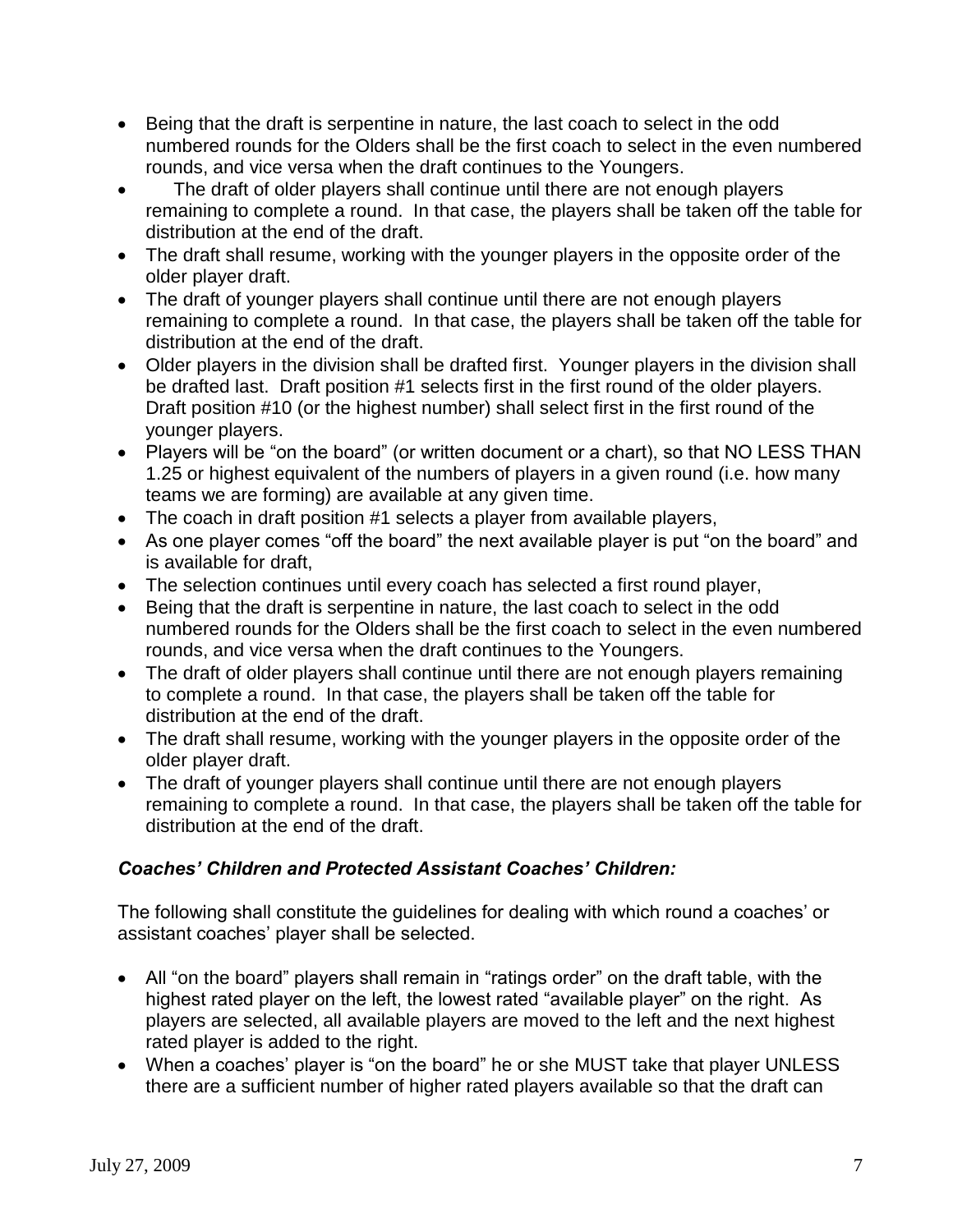travel to the end of the current round and back to the coach without the player being taken by ratings order. (A full round plus 1)

• The same principle applies to all other special circumstances (i.e. – protected assistant coaches, siblings, and other special circumstances).

#### *Remaining players to be placed:*

ALL players that remain at the end of each draft session (older and/or younger) shall be placed in alphabetical order. In the order of draft position, each coach shall be handed their 14<sup>th</sup> player, regardless of playing age (older or younger).

#### *U16/19 Optional Draft Considerations & Variances* (by coaches vote)**:**

 The Region recognizes that U16 and U19 divisions are considered somewhat unique in nature and circumstances may vary year by year. And the Region recognizes the need to allow reasonable deviation from the draft process ONLY if it does not adversely affect the successful balancing of teams.

Among the considerations are:

- The Region recognizes that many players may be playing at a high school level above their age/grade level and therefore will petition to "play up." Those requests will be considered if it does not adversely impact the division (i.e. the division is full with age appropriate players). These players will be considered youngers in any variation of the draft, regardless of ability.
- The Region recognizes that some players are of working, driving age or even legal adult age and therefore may have responsibilities that may limit their participation and impact the team. In such cases, where this is known prior to the draft, all coaches must be advised that drafting such player(s) is a "buyer beware" proposition and therefore they may be passed over in the round they are "on the board" and drafted in a lower round by a coach willing to take on the potential risk. Note: The registered player will be placed on a team by draft's end.
- The Region recognizes that circumstances may exist in which a player for various reasons WILL NOT play for a certain coach or CAN NOT co-exist with a certain player, the player/family must notify the Upper Division Coordinator and Regional Commissioner in writing with specified reason prior to the draft and coaches will be advised of this request. It will be up to the coaches to honor the request. If the request is not honored, the player has the option of playing regardless or being placed on the waitlist and will be placed on the NEXT DIFFERENT team that has an open roster spot.
- Finally, the Region recognizes that many players have had a long history in our region and by this age and maturity level have forged strong relationships with coaches and fellow players, over many seasons of core, postseason and tournament play. In keeping with national guidelines, the competitive and social element of team play, and given that these divisions have limited enrollment (often three or less teams) the Region will allow coaches to designate the players they wish to have on their team, regardless of age, provided that all coaches have equal opportunity to do the same. This is only permissible when there is 100% agreement